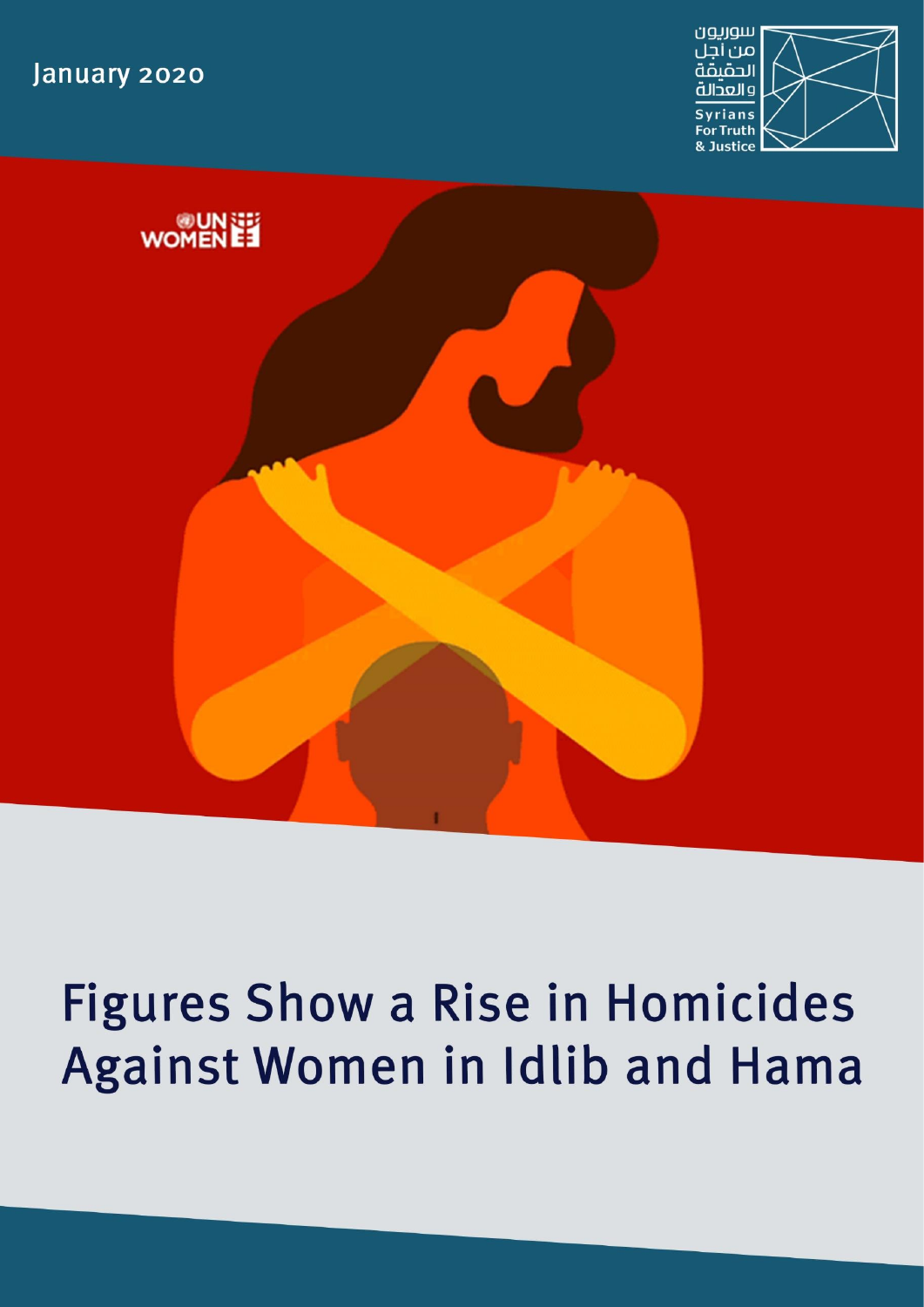# **Figures Show a Rise in Homicides Against Women in Idlib and Hama**

*Six women, including mothers, were killed for different motives during September and October 2019*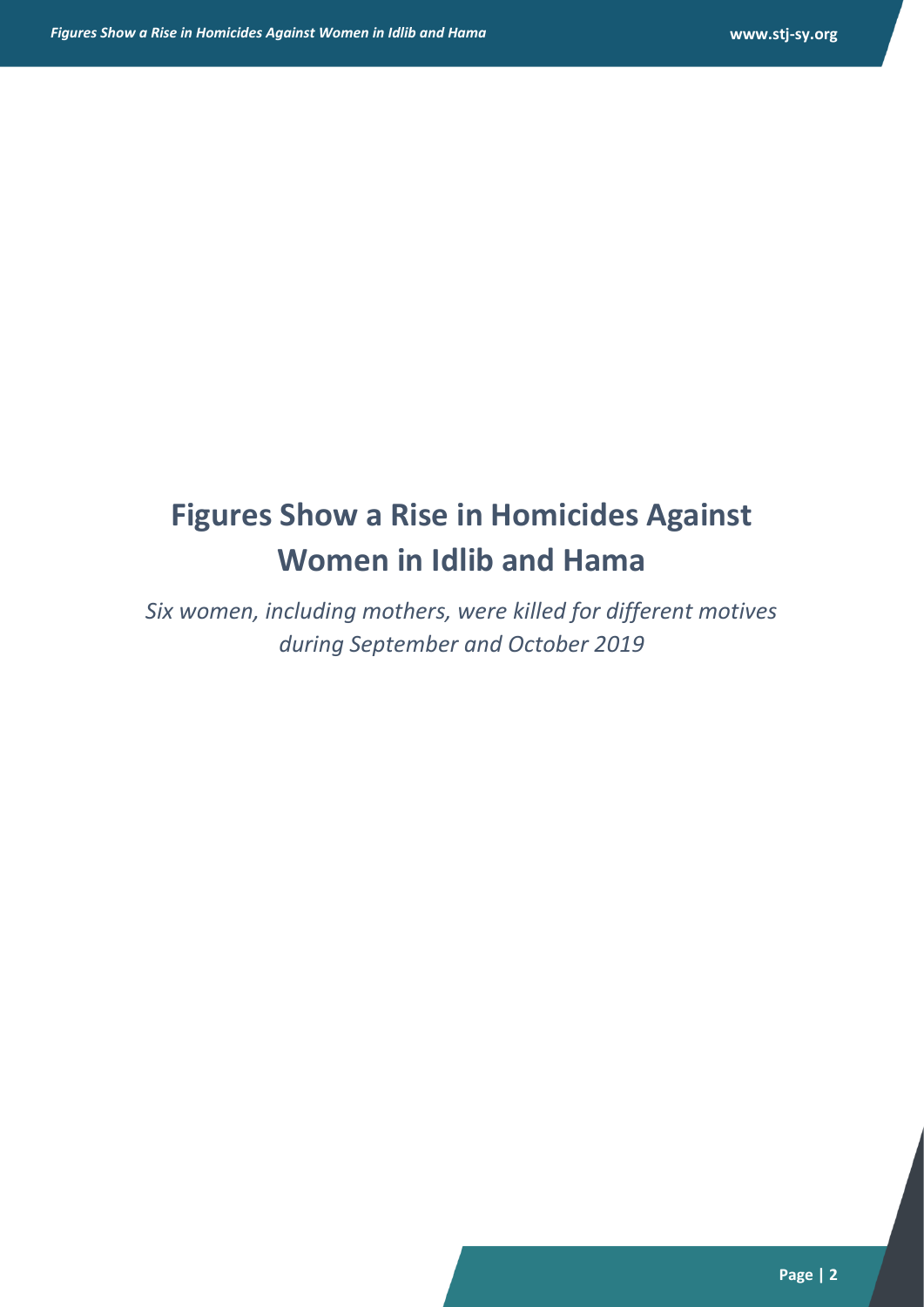#### **Introduction:**

At least, six killings of women have taken place in different areas of Hama and Idlib provinces, in September and October 2019. The crimes were motivated by different reasons; honor defense, robbery or were responses of refused marriage proposals.

Those incidents were shocking for the locals, especially the two crimes whose perpetrators suicided after the commitment.

The Al-Ziyarah Subdistrict in western rural Hama, controlled by the armed opposition.<sup>1</sup> witnessed a gruesome murder on September 17, 2019, which victim was Rawa A., 33, who is married with two children. Rawa was killed by several bullets from the gun of a man called A.k. after her refusal to marry him; and the latter committed suicide directly by shooting his head. Rawa's children; Omar, 4, and Ghaith, 6, has no one to take care of them, knowing that their father has also passed in a shooting a few years ago.

A similar incident occurred in the regime-held city of Salhab on September 26, 2019, when a guy in his 40s killed the 24-year-old woman Sandy Ali al-Juneid while on her way to the kindergarten, where she works at as a teacher, for her refusal to marry him. The murderer fired her head with several bullets and then killed himself.

Further, the two sisters Hind and Nemat Hamad were killed in the government-held city of Hama on October 26, 2019. The victims were found slaughtered in their apartment and their jewelry were stolen with an amount of money.

Further, STJ field researcher verified the occurrence of two "honor killings"; the first took place on October 12, 2019 in western rural Hama-controlled by the opposition- against Mona A., 27, who is married with four children. The reason for the killing was a denunciation by a villager who saw her talking with her former lover and told her husband, who in turn told her family which killed her under the pretext of "defending its honor".

The second "honor killing" occurred in the city of Harem in rural Idlib-controlled by HTS- on October 1, 2019. Its victim was Mariam, 26, who was shot dead by her father and brothers under the pretext of defending the family's honor after she refused to marry her cousin and tried to run away with another guy.

STJ has earlier verified the occurrence of ten "honor Killings" in several regions of Syria including the provinces of al-Hasakah-under the Autonomous Administration's control- and As Suwayda- controlled by the regime- during the first half of 2019.<sup>2</sup>

STJ also verified the occurrence of three "honor killings"; one of which occurred in Turkey against a girl child while the two others perpetrated in northern rural Aleppo- under the control of the Turkish-backed National Army- in the first half of 2019.<sup>3</sup>

<sup>&</sup>lt;sup>1</sup> Mainly HTS and Turkistan Islamic Party.

<sup>&</sup>lt;sup>2</sup> "Ten 'Honor Killings' in al-Hasakah and As Suwayda Since Early 2019", STJ, August, 12, 2019 (last visit: November 21, 2019). [https://stj-sy.org/en/ten-honor-killings-in-al-hasakah-and-as-suwayda-since-early-2019/.](https://stj-sy.org/en/ten-honor-killings-in-al-hasakah-and-as-suwayda-since-early-2019/)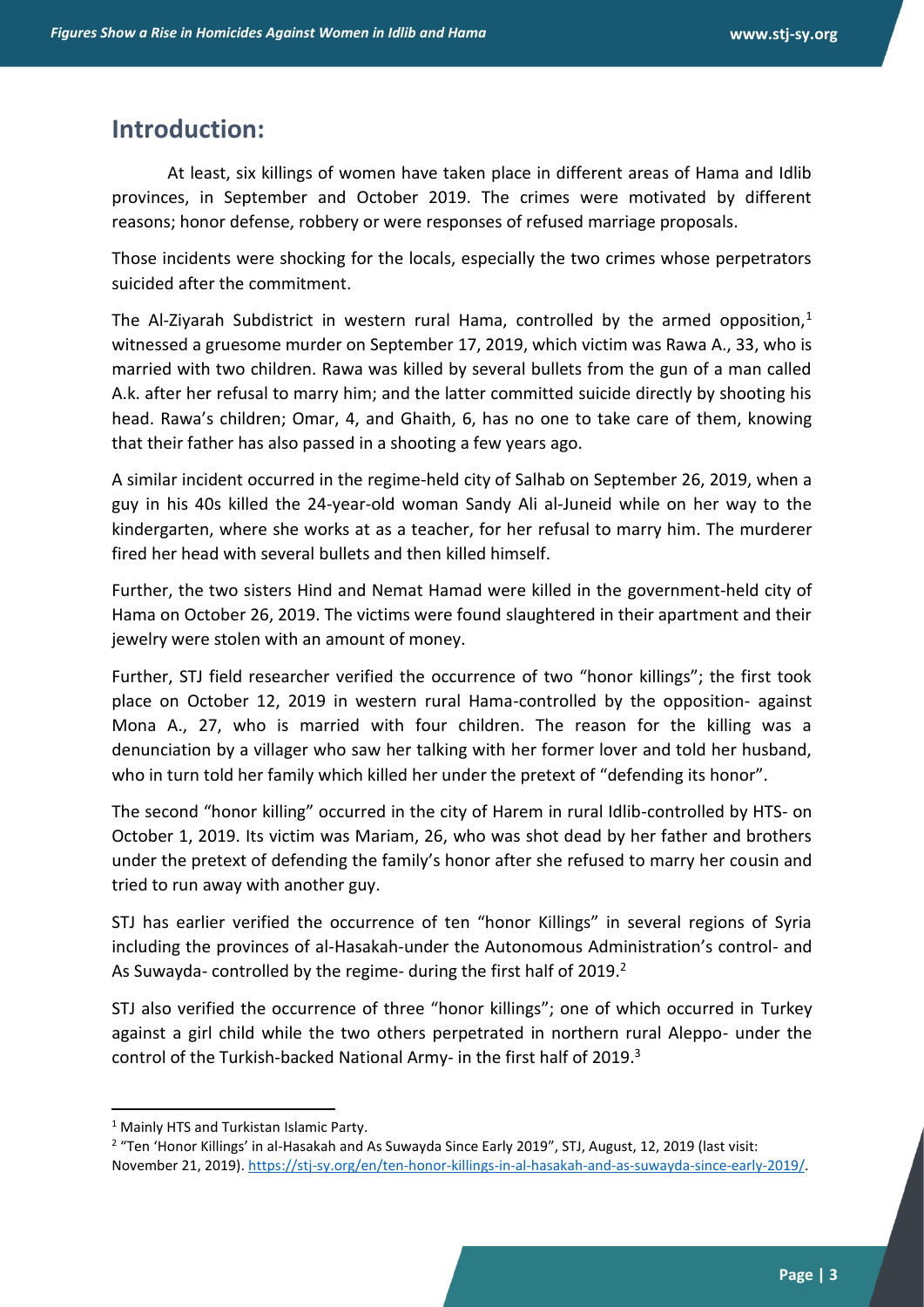# **I. He killed her and himself after she refused to marry him:**

The ongoing Syrian conflict produced new challenges in the coexistence of the mixed societies- clan and civilian-. Several incidents of violence and abuse have occurred in the Sahel Al-Ghab/ The Ghab Plain area in western rural Hama, particularly in the Al-Ziyarah Subdistrict that is outside the control of the government and governed by the tribal laws, as there are in Al-Ziyarah the tribal of (Bokhamees, Jees, Al-Naim, Tei and others).

On September 17, 2019 Al-Ziyarah Subdistrict witnessed a murder of a married woman who has children. The kill was committed by a man from the town who suicided immediately after the commitment. That was a great shock for the residents of that town.

The victim's brother R.A. said to STJ that the news of this crime hit his family hard:

**"A.K., 53, was the husband of my sister, who passed away about a year ago. A.K. proposed to my second sister, 33, whose husband died four years ago and has two children Ghaith, 6, and Omar, 4.",** he said**.**

The victim's brother added that his family accepted A.K.'s proposal to his sister Rawa, but the latter strictly refused the marriage, especially that A.K. has Osteogenesis Imperfecta (OI) and can't manage to walk without a stick. Months passed within Rawa continued to refuse his repeated proposals, until one day in middle September; A.K. asked to meet Rawa in her family's house to discuss the marriage matter and to know her reason for rejection:

**"On the noon of September 17, 2109, I was sitting with my parents in the house yard, while Rawa and A.K. were sitting alone in a room opposite us-at the latter's request- and suddenly, we heard gunshots from there. We rushed to that room and saw they both covered with blood with a gun in A.K.'s hand. It was obvious that the latter shot my sister dead and killed himself by firing his head. It was catastrophic, my sister was killed for no reason more than refusing to marry her former brother-in-law."**

Rawa was transferred with her killer to the nearest medical post, where the doctors confirmed the cause of their death according to the forensic report. Members of HTS security force came then and handed over the bodies to the civil defense which in turn delivered them to their families.

However, one of the Al-Ziyarah Subdistrict dignitaries told STJ that A.K. was living in poverty and in a bad health condition, and said that A.K. must have feelings towards Rawa and that's why he insisted to propose to her despite her continued refusals.

<sup>&</sup>lt;sup>3</sup> "Syria: Girl, Two Women Murdered in Alleged 'Honor Killing'", STJ, July 5, 2019 (last visit: November 21, 2019). [https://stj-sy.org/en/syria-girl-two-women-murdered-in-alleged-honor-killing/.](https://stj-sy.org/en/syria-girl-two-women-murdered-in-alleged-honor-killing/)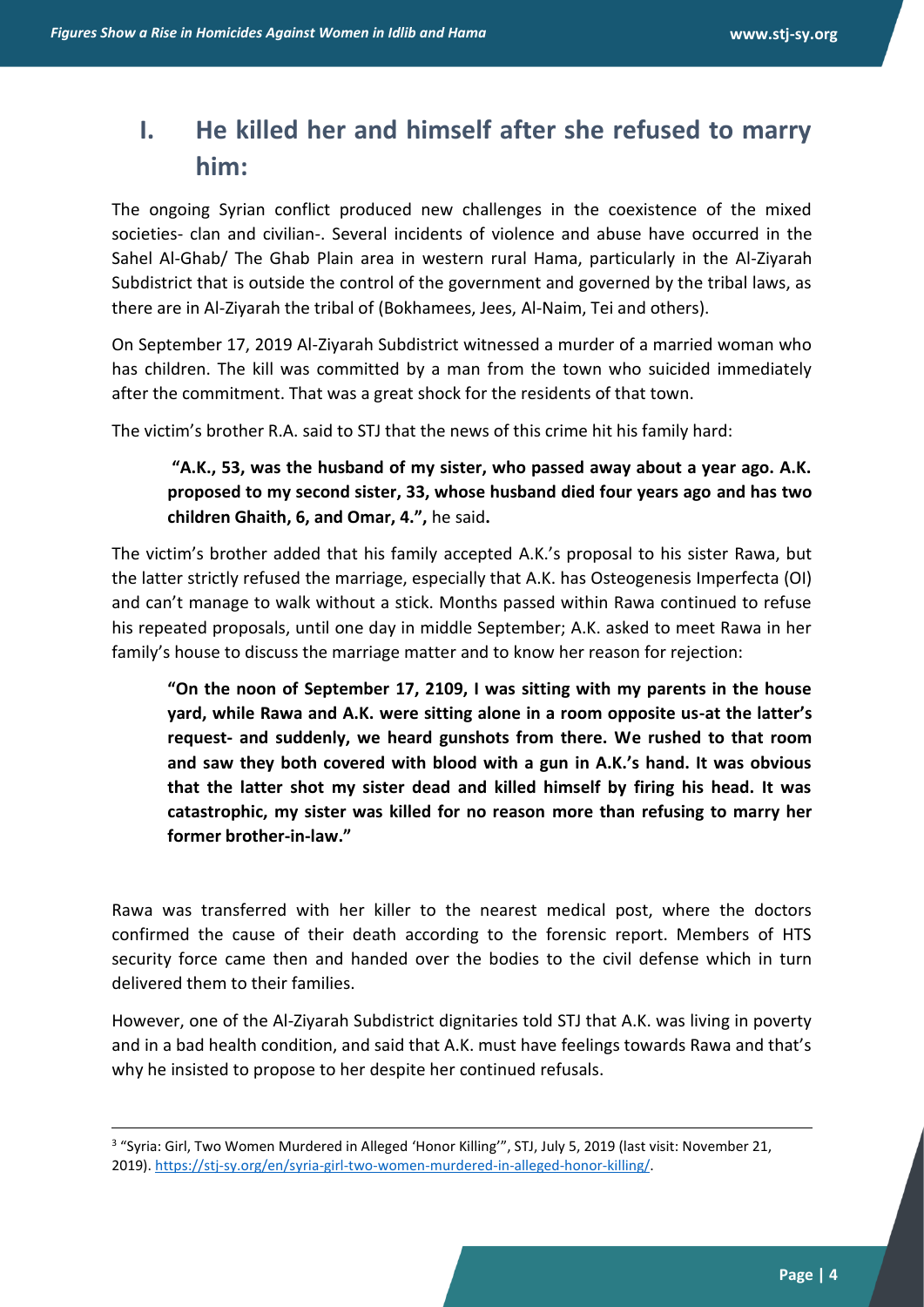The same witness added that the killer was too poor to buy a gun or even to support himself; that begs the question, how did A.K obtain the gun. And he goes on to say that such a crime is considered a "honor crime" by the tribal custom, as many tribes are spread over the region, pointing to the possibility of holding accountable the family of A.K for the death of Rawa, in order to obtain financial compensation for her family.

The impact of this crime was heavy on the people of this area, which governed by rigid clan customs. The greatest impact, however, was felt by Rawa's children, according to Rawa brother, who added that his sister's children are feeling lonely after her death and went on to say:

**"In 2011 Rawa got married to a member of some military group. However, in 2015 the latter shot dead by unidentified gunmen on the Jabal al-Zawiya-al-Ghab highway. Since her husband's death, my sister suffered much to provide for her children, without any support from her husband's family, knowing that she was living in our family's house. Today, her two children live in dramatic circumstances due to the absence of their parents; they are living with us outside our hometown, as we left it after the crime."**

Rawa's children aren't yet aware enough to understand life properly. They have no one to take good care of them after they lost their parents; they move between the houses of Rawa's four brothers every two days, the thing which will have disastrous consequences for their upbringing and education.

#### **II.** Sandy's killing and the suicide of her killer:

Not far from the Al-Ziyarah Subdistrict, a similar incident took place in the government- held town of Salhab, western Hama, on September 26, 2019; a man in his 40s, killed Sandy Ali Junaid, 24, by shooting her head several times, and immediately killed himself after that. Pro-government media reported the incident saying that a young man, who was most likely a member of the National Defense Militia, killed Sandy while on her way to a kindergarten, in the town of Salhab, in the Sahel al-Ghab/ Al-Ghab Plain area, where she worked as a teacher.<sup>4</sup>

According to local sources, Sandy had graduated from the College of Education, and then worked as an educator, for more than 3 years in a kindergarten. And the young man who killed her, had proposed to her several times, but the victim refused to marry him, which made him harass her more than once .

<sup>&</sup>lt;sup>4</sup> For more info please check: [https://www.facebook.com/msyaf.news/posts/2984314974911908.](https://www.facebook.com/msyaf.news/posts/2984314974911908)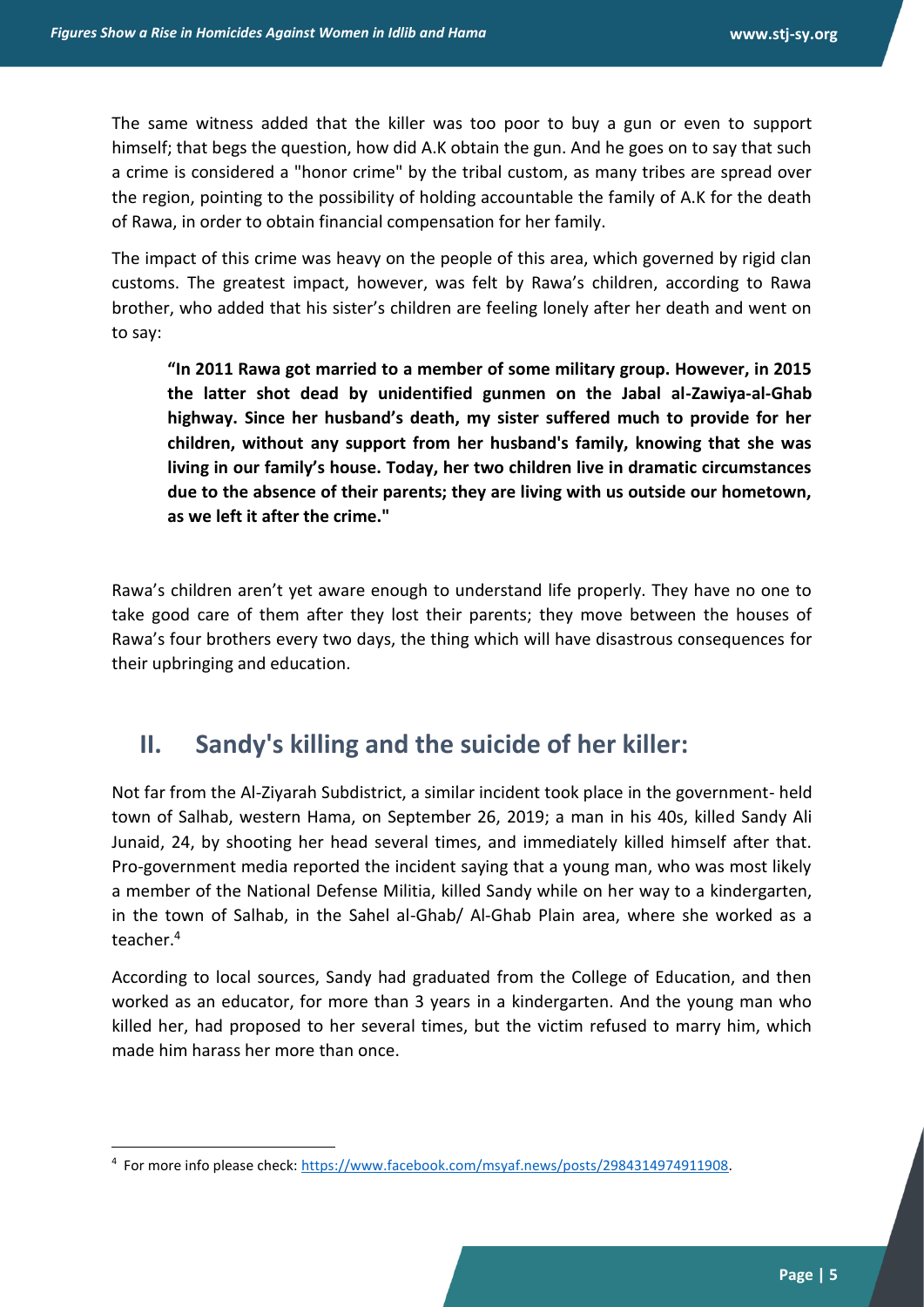According to statements made by the victim's maternal aunt to pro-government Facebook news pages, Sandy had previously been harassed by this young man, as he tried to run over her with his motorcycle twice in the town's market, and insulted her in front of her colleagues in the kindergarten- her workplace. The aunt added that Sandy's students have the most to lose by her death as they used to consider her their second mother.

In turn, a colleague of Sandy commented on a page that reported the victim's death, saying that 11 children refused to attend their class at Al-Izz kindergarten after the death of Sandy due to their attachment to her, and stressed that the children were likely have a mental complex due to the loss of Sandy, who was their teacher and nanny. This will have a negative impact on their current educational attainment and their perception of learning due to the loss of the girl who was more like a mother and a nanny at the same time.



The victim Sandy Ali Junaid. Credit: Social media.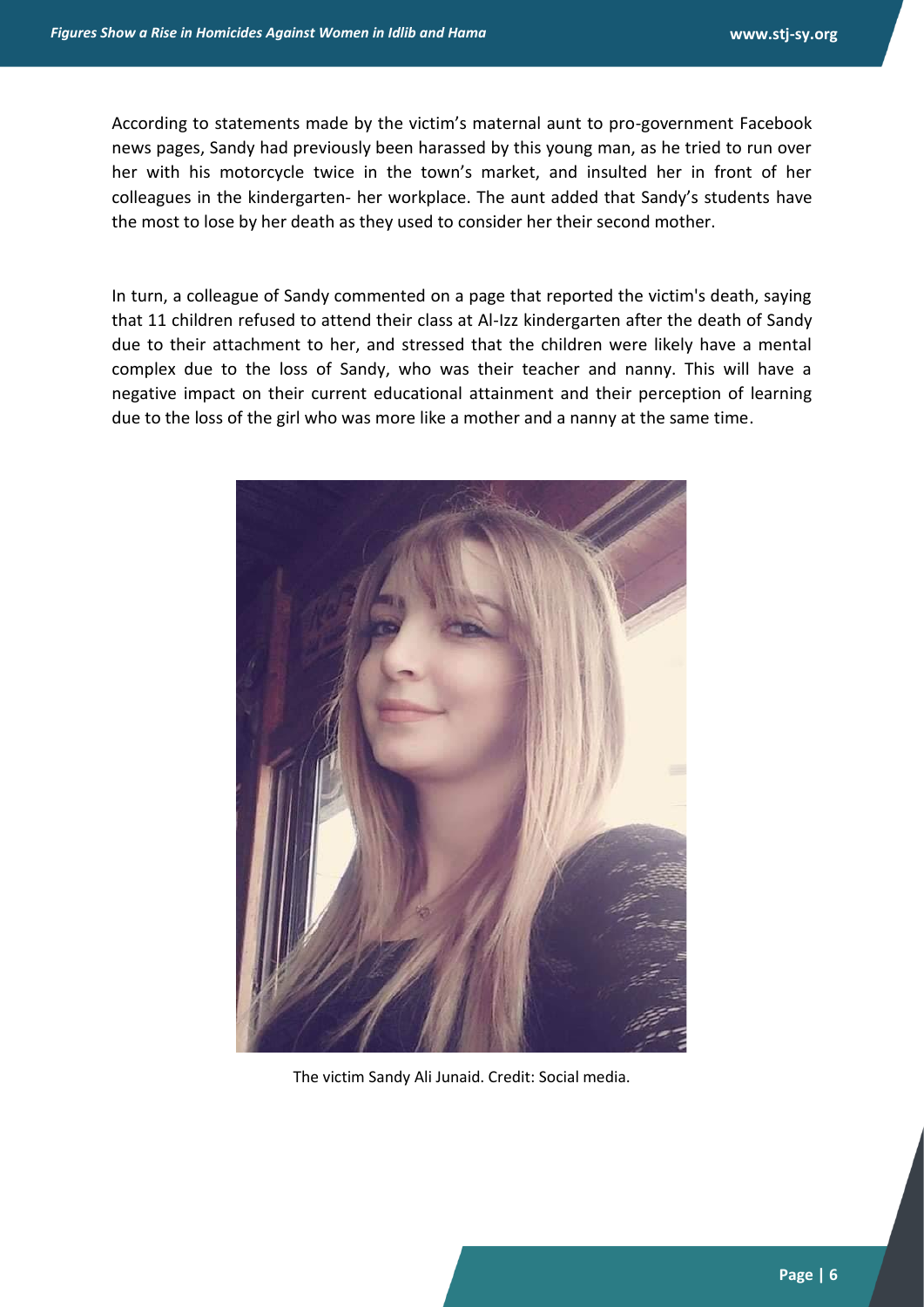## **III. Causes and implications of homicides against women:**

Recent killings of women and subsequent suicides, in both regime- and oppositioncontrolled areas in Hama province, shocked the local population, and arose fears among them from such incidents to become a phenomenon.

Ola M., a psychologist from Hama, said to STJ that the ongoing war in Syria led to drastic changes in the principles and the way of the thinking of many Syrians, who got used to death and blood scenes and as a result dropped every humanitarian or social deterrent, which caused an increase in the number of murders. She added:

**"The recent killings and suicides, which were motivated by marriage refusals, are a result of a major change in the structure of the society caused by the ongoing war. Suicides linked to love relations used to be committed by one of the parties or both of them when there is an impediment preventing their marriage. However, now if someone refused a marriage proposal, that would cause his/her death, which puts us in front of a serious development in the criminal thinking of some people. "**

In the same vein she added:

**"Children are the biggest losers of such incidents, especially those who have family ties with the persons killed or committed suicide and aware of what is going around them. Apart from the family disintegration and social alienation that a child may suffer after the loss of one of his parents, the crime scene and its reasons would always be stuck in the child's head, and that would cause him a serious psychological crisis which he may suffer all his life. It's much harder when the murdered is the mother, as according to the traditions and customs of society, the child will ask about the reason for his mother's death when he becomes an adult, and link it to the "family's honor" on the basis of the traditions and social legacies."**

On the other hand, the lawyer Ali Hamidi saw that the recent killings and suicides, which have prevailed in society in Hama province, were caused by the unregulated proliferation of arms and weapons. In the areas under the control of the armed opposition, arms' shops are widely spread, like any other shops. These unauthorized stores sell deadly and sophisticated weapons at prices not that high, especially since the prices of weapons in the rebel-held areas have witnessed a significant decrease in recent times. He continued:

**"As for the areas under the Syrian government's control, weapons are in the possession of militia leaders-affiliated with the regime- and they distribute light and medium weapons to agents loyal to them, regardless of their age or their aggressive inclinations. It suffices to be loyal to a well-known militia commander in the area to obtain a weapon and take it up in public like members of the security**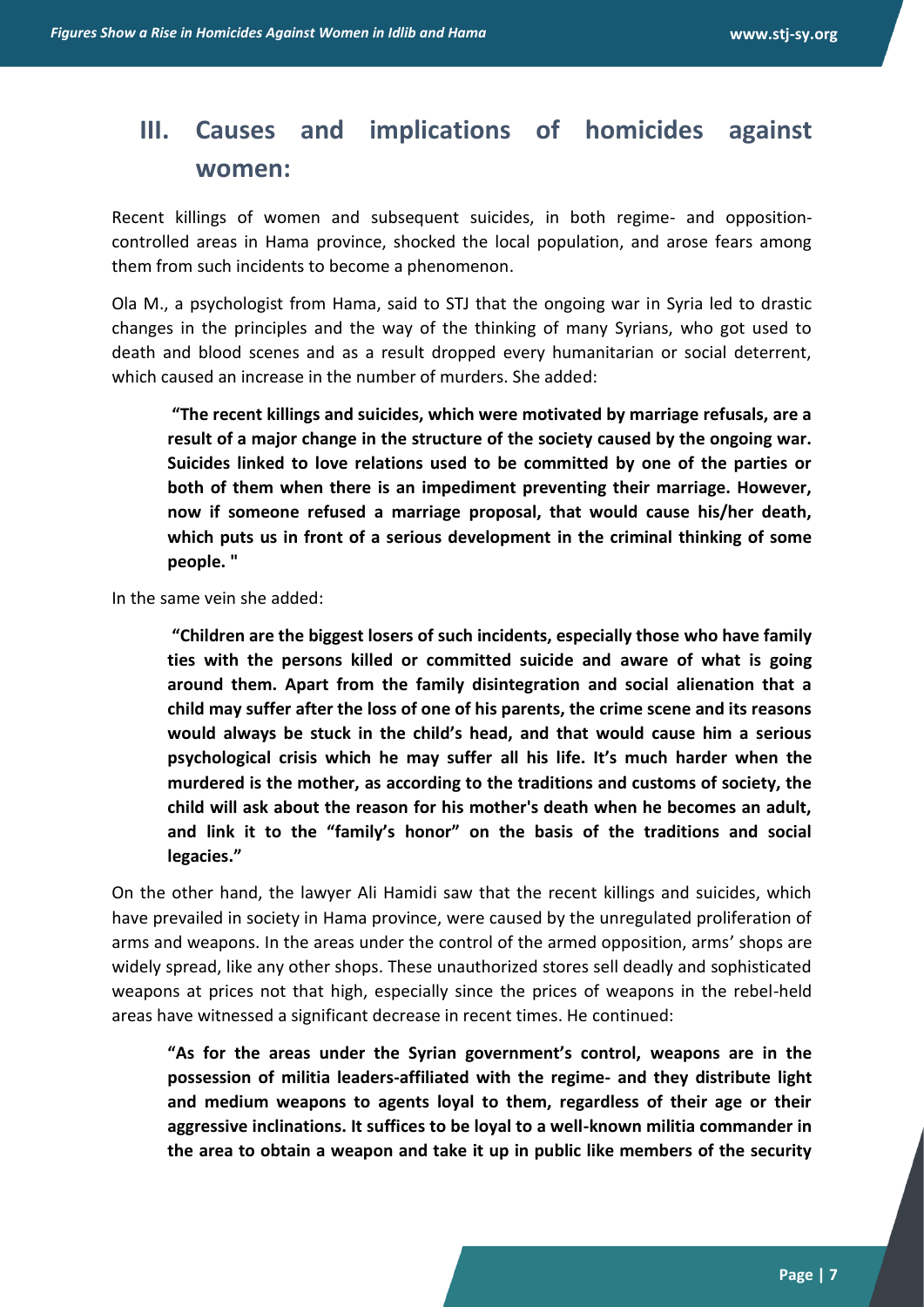**forces and the police. The uncontrolled proliferation of weapons may lead to massacres, especially since some of those carrying weapons are no more than 18 years of old."**

## **IV. Separate killings and "honor killings" in Hama and Idlib :**

After Sandy and Roy were killed, another killing incident rocked the city of Hama, which is controlled by the Syrian government forces, but this time the motive was different. On the morning of October 27, 2019, the two sisters Hind and Neamat Hamad, were found slaughtered in their apartment after an attempt to steal them, but the Criminal Security Branch managed to arrest the perpetrator, and said that the killer had a relationship with the two victims, as he came to their home on the pretext of buying an electrical device, and brought with him juice bottles mixed with a sleeping pill and gave them to the ladies. After making sure they slept, he called his partner and asked him to come to carry out the crime. They stabbed the ladies several times, then stole their jewelry and an amount of more than three million Syrian pounds.

STJ field researcher also verified the occurrence of two "honor killings" in Hama and Idlib suburbs; on October 12, 2019, one of them occurred in the village of Horta in the western rural Hama, its victim was Mona A., 30, married with four children. STJ learned from one of her relatives that she was killed after a villager saw her talking to her former lover while herding sheep, and told her husband immediately, who in turn told her family that their daughter had betrayed him. Her father and brothers couldn't control themselves, so they went and slaughtered her, making her children orphans. HTS detained the victim's brother, but released him shortly after.

On October 1, 2019, another crime took place under the pretext of honor, in the city of Harem in rural Idlib, against the young woman Maryam A., 24, whose family forced her to marry her cousin against her will. Local sources told STJ that Maryam was in love with a guy residing in Turkey, and they planned to run away, and he came to Syria to take her. At about 11:00 PM that day Maryam got out from home to flee with that guy, but one of her relatives saw her, and told her family, who in turn rushed to bring their daughter and locked her in the house. She tried to escape again, but her father caught her and shot her in the middle of the city of Harem, and she died immediately. As a reaction, HTS detained the father from his house and took him to the police station in Harem but he may be released shortly, according to information obtained by STJ field researcher.